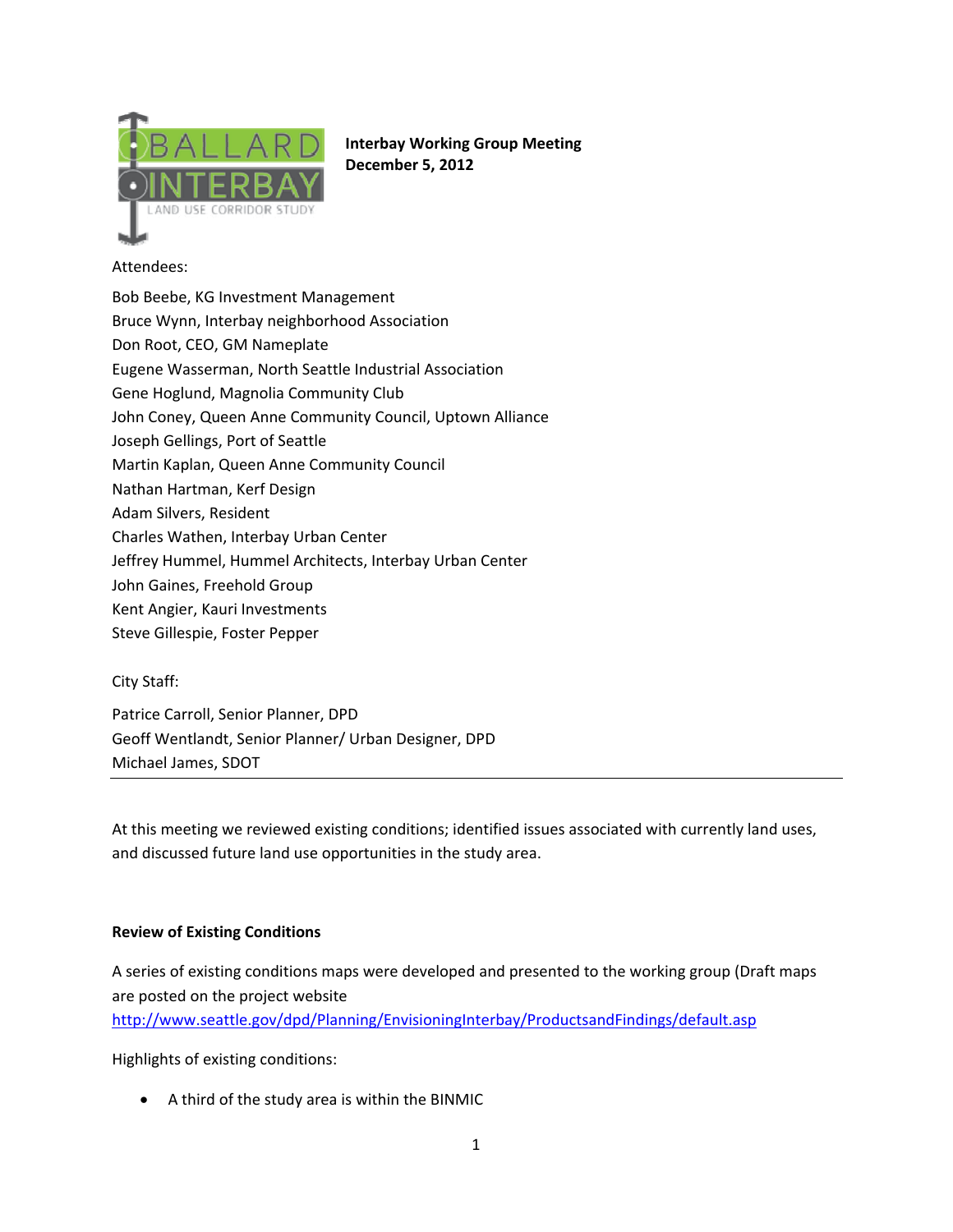- Largest land use categories include open space 25%, residential 17%, public facilities 11% warehouse 11%, retail/services 11%, industrial 10%.,
- Industrial use is generally light and small– warehousing, sales, distribution, woodworking, etc.
- Few owner‐operated industrial properties, many investor‐owned properties
- South corridor near Whole Foods has larger parcels and more consolidated ownership
- Major truck routes include  $15^{th}$  Ave/ Elliot Ave and Nickerson Street.
- 15<sup>th</sup> Ave is high volume arterial highest volume at the Ballard Bridge– over 62,000 average weekly daily traffic
- Most frequent transit is Rapid Ride D with stations at Dravus Street, Armory Way and Prospect Street. Corridor has several weekday express bus routes.
- Business Access and Transit (BAT) lanes available for a portion of corridor
- Physically, the study area includes the mostly flat valley floor with areas of historic fill. Topography rises steeply buffering the adjacent neighborhoods from the corridor.
- The potential liquefaction area is extensive, and the areas south of the golf course are vulnerable to sea level rise.
- Recreation and park areas include P-patch, golf course, driving range, soccer and ball fields. There is little tree canopy within the study area, but greenbelt lands and Kinnear Park are adjacent.

# **Questions and Comments on Existing Conditions Information**

Industrial Uses

- Some owners "sit" on industrial land waiting for rezones.
- Could be longer term demand for large footprint industrial.
- Not all industrial has impacts‐ some people like the industrial character, don't mind living near industry, and want to be close to it.
- Industry is worried about mixing residential and industrial-complaints about noise (e.g. GM Nameplate did have complaints about fan noise, but it got resolved).
- Noise from rail yard is loud can be heard in Magnolia, often noisy late at night.
- Any reduction in acreage of industrial land is a concern to some industrial stakeholders.

Vehicle Traffic + Transit

- Need to include traffic numbers that reflects traffic related to cruise ships. Port did a traffic study for the Cruise Terminal and the Magnolia Bridge replacement.
- Include information on bus boardings.

Environmental Constraints, Recreation, Open and Greenspace

• Tsunami inundation area is another constraint.

Jobs

- Clarify the source of job numbers.
- Report on the projected number of jobs in the BINMIC from the Neighborhood Plan/ Comprehensive Plan – have the targets been reached?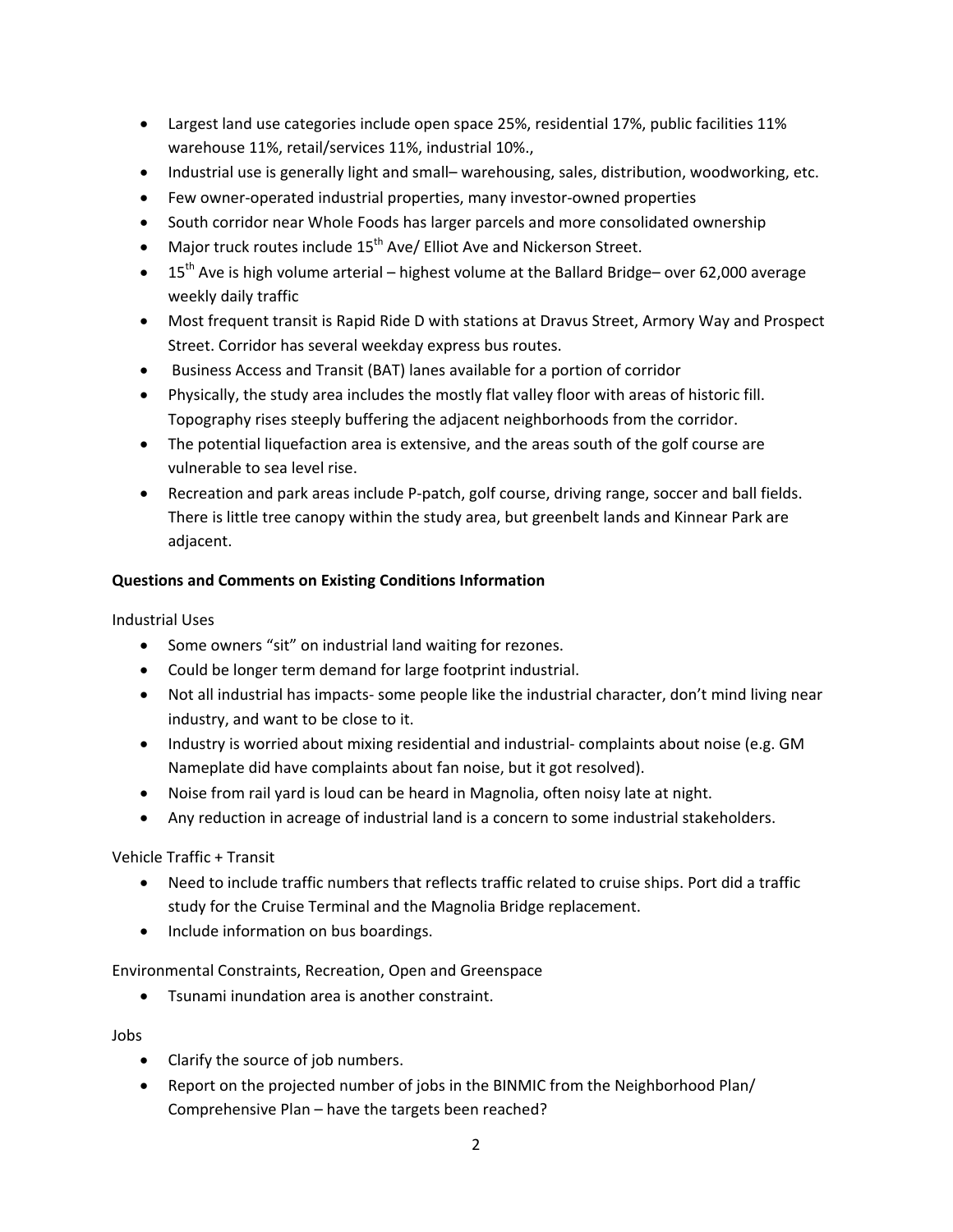- Review the Planning Commission's Industrial land Study. Need to consider the citywide trends in need for industrial land. Comment ‐ the study overestimated industrial jobs by including construction jobs as industrial during a construction boom.
- Clarify what jobs are included in "services."

### **What's Valued**

Transportation

- Access to I-5 and to Duwamish MIC
- Corridor allows efficient travel
- Corridor connects Queen Anne and to other centers
- Corridor provides essential access for Magnolia‐ only three connections in and out.

### Commerical/ Retail

- Commercial is diverse, and easy to access for people passing through the corridor.
- Good to have services along a commute route- convenient, cuts down on number of auto trips.
- Whole Foods and Pete's Coffee are very popular.

### Housing & Recreation

- Housing is affordable
- Lots of recreation assets ‐ stadium, golf course, etc.
- P‐Patch

### Industry

- Industrial character
- Industrial jobs

### **Other**

• Diversity of uses

### **What's not Working**

Transportation

- Bicycles in the BAT lanes impede traffic–should be on a separate trail.
- Need for a level bike route around the hills.

### Vacancy

• Lots of commercial is vacant. Comment: Owners of Interbay Urban Center took Whole Foods space off the market rather than discount the rents.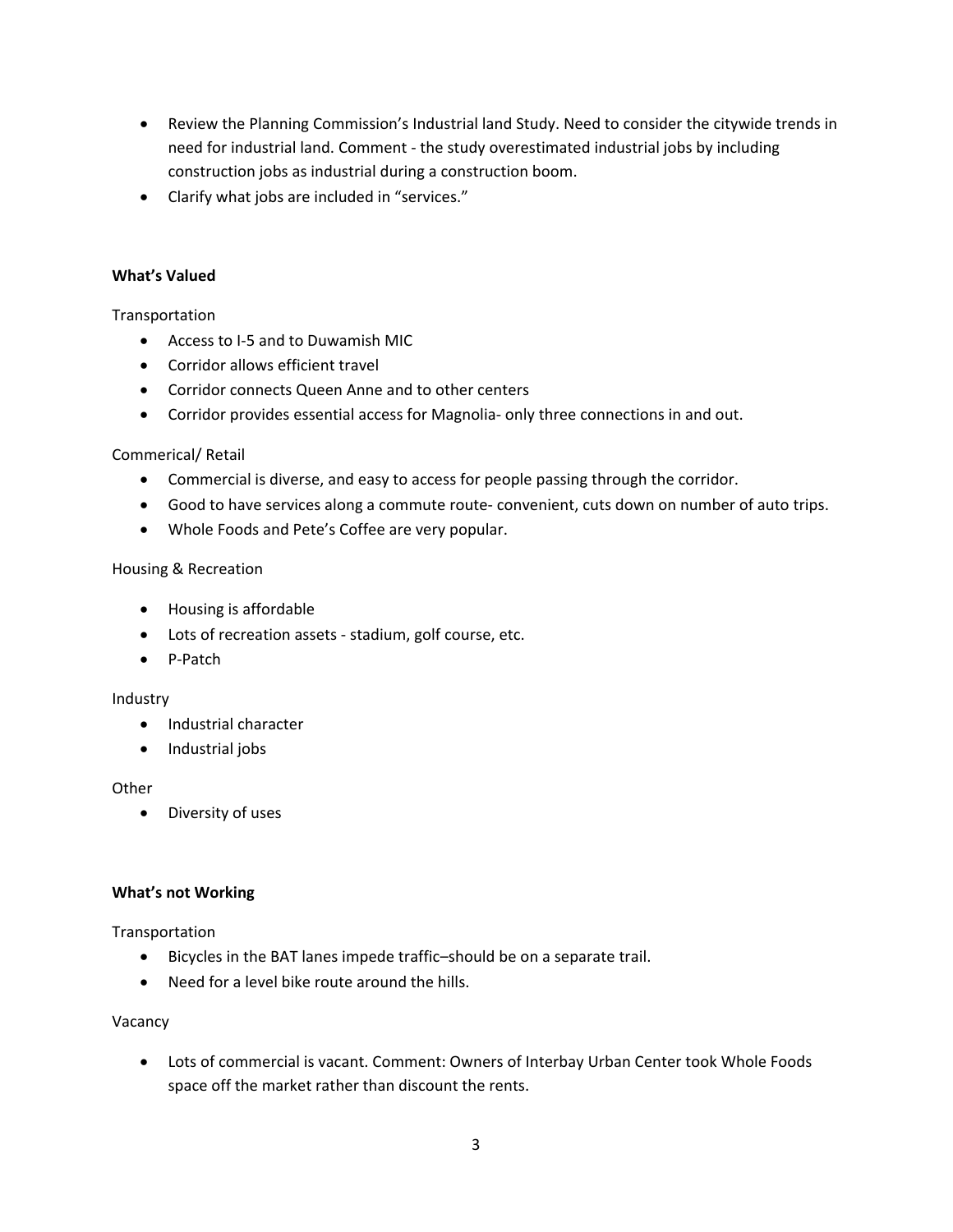• Vacant commercial space in Interbay.

Neighborhood Connections and Services

- 15<sup>th</sup> Ave is a wall for Queen Anne and Magnolia. People shop in their local business districts, or outside the area.
	- Lack of a strong east/west connection between Queen Anne and Magnolia
- Need for more services for local population (30,000 people in Queen Anne and Magnolia). That will connect Interbay into the communities on either side. Will eliminate longer shopping trips to destinations further away.
- No spaces for events or gatherings (e.g. Palouse Festival)

Development

- Restrictions make it difficult to support new construction on industrial land. Need more flexibility. 75,000 sf is not enough to support a big box (Home Depot) type retailer.
- Need larger limit on non‐industrial uses
- Small building size difficult to lease a 15,000 sf warehouse.

Housing

• Need housing to support businesses that are here.

# **Opportunities**

North (near Dravus)

- Once apartments are rented, vacant commercial will fill up.
- Workers want more places to eat. Can't walk to Whole Foods, need to get in a car.
- Need more businesses.
- Older building provide affordable space for local businesses
- Mixed use can include industrial and residential (e.g. living space above Dusty Strings); lots of multi-family residential already here that co-exists with industry; delicate match with heritage industrial.

South (near Whole Foods)

- More retail Whole Foods is experiencing rapid year over year growth in sales.
- Had thousands of people for Mobile Food Truck event at Armory Way.
- More retail; great location for big box retail; University Village type retail.
- Uses south of corridor‐ office, live/work, residential‐ could continue here.

### General

- Indoor recreation like the Vertical Gym in Ballard. Unique character from conversion of industrial building. Comment- wanted to develop something like the Bellevue Club, but couldn't make it work.
- Older buildings can be a source of affordable space for retailers and start‐ups.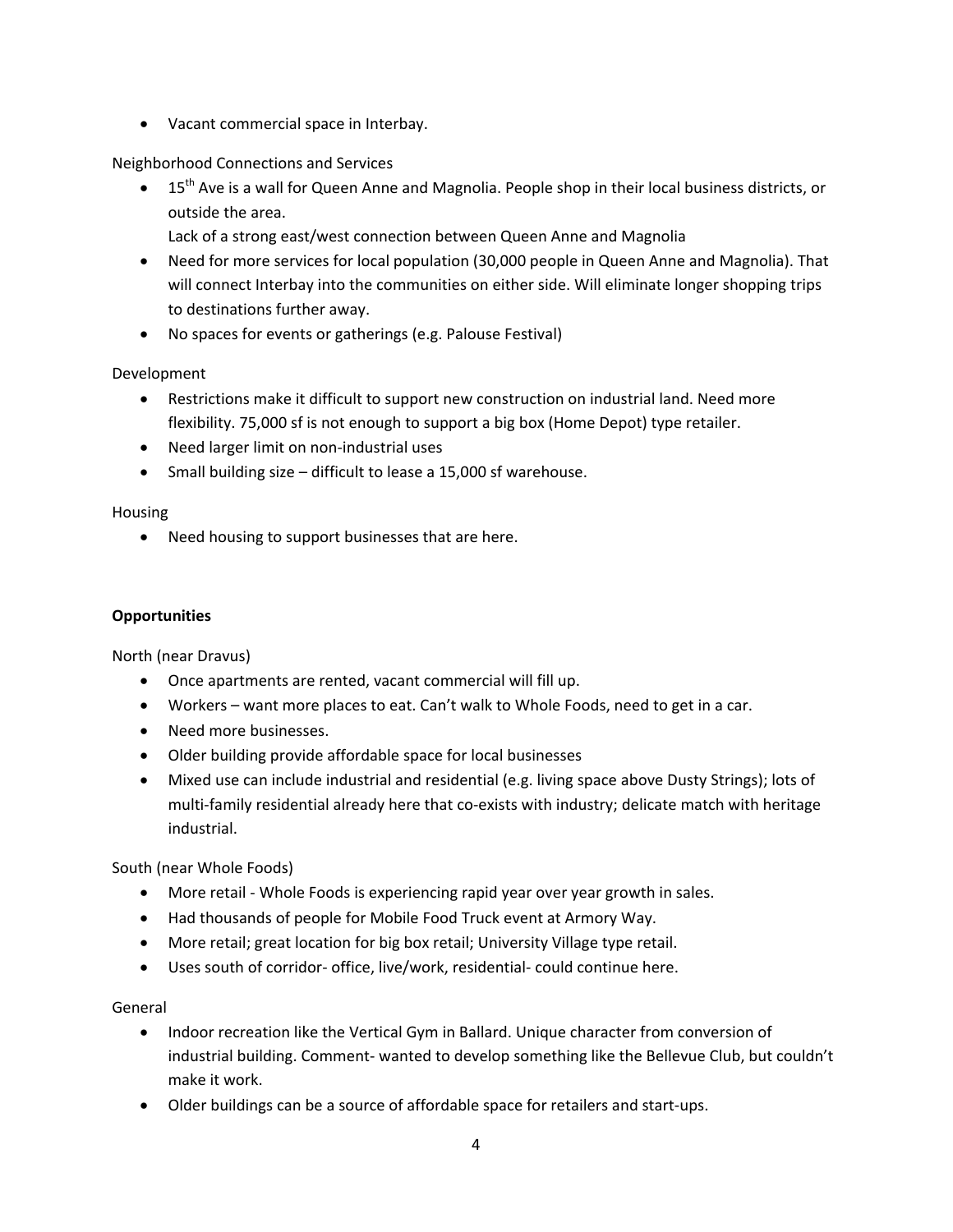- Residential and industrial uses don't mix‐ noise, dust, are problems.
- Residential can be compatible with industrial uses (e.g. Granville Island in Vancouver).
- Look at other uses where industrial isn't coming back.
- Residential growth outside of urban villages is OK in the right location. Industrial advocates supported the Dravus rezone.
- Distilleries are taking off.
- IC zone has been successful can satisfy retail and commercial needs
- Adaptive reuse of industrial buildings for indoor recreation-soccer, club, pools.
- Could there be uses that would support the Cruise terminal. Passengers could come to Interbay for a "Woodinville" experience.
- Would more retail have a negative impact on local business districts in Queen Anne and Magnolia?

## **Other Questions, Comments and Suggestions**

- Provide additional resources to study the traffic impacts of any rezoning proposal.
- Expand the study area be expanded to include the Port's upland properties. This will have a huge impact on land use and traffic in the study area.
	- o Port responded that the area had been studied for highest and best use. Consultants (Kidder Matthews) concluded that outdoor storage was the best use. Soils are extremely poor and the cost of development would be very high.
- Uptown is a future job center which could also impact the corridor.
- Use the term "undeveloped land" instead of "vacant land."
- Consider the capacity of utilities.
- GM Nameplate's employees come from all over.
- Don't "broad brush" the area-don't apply one solution everywhere.
- Focus on areas that will be rezoned‐ don't need a big study.
- Develop a broad strategy for the corridor, don't focus on a few parcels.

# **Update on Seattle Department of Transportation Studies**

DPD is coordinating with SDOT regarding tow transportation studies in the corridor. Michael James will join working group meetings to share information about those studies.

• Sound Transit's Board approved the scope for the high capacity transit study between downtown and Ballard in mid‐November. The study will begin early next year and be completed by mid‐2014. It will evaluate a range of potential high‐capacity transit services, routes and station locations.